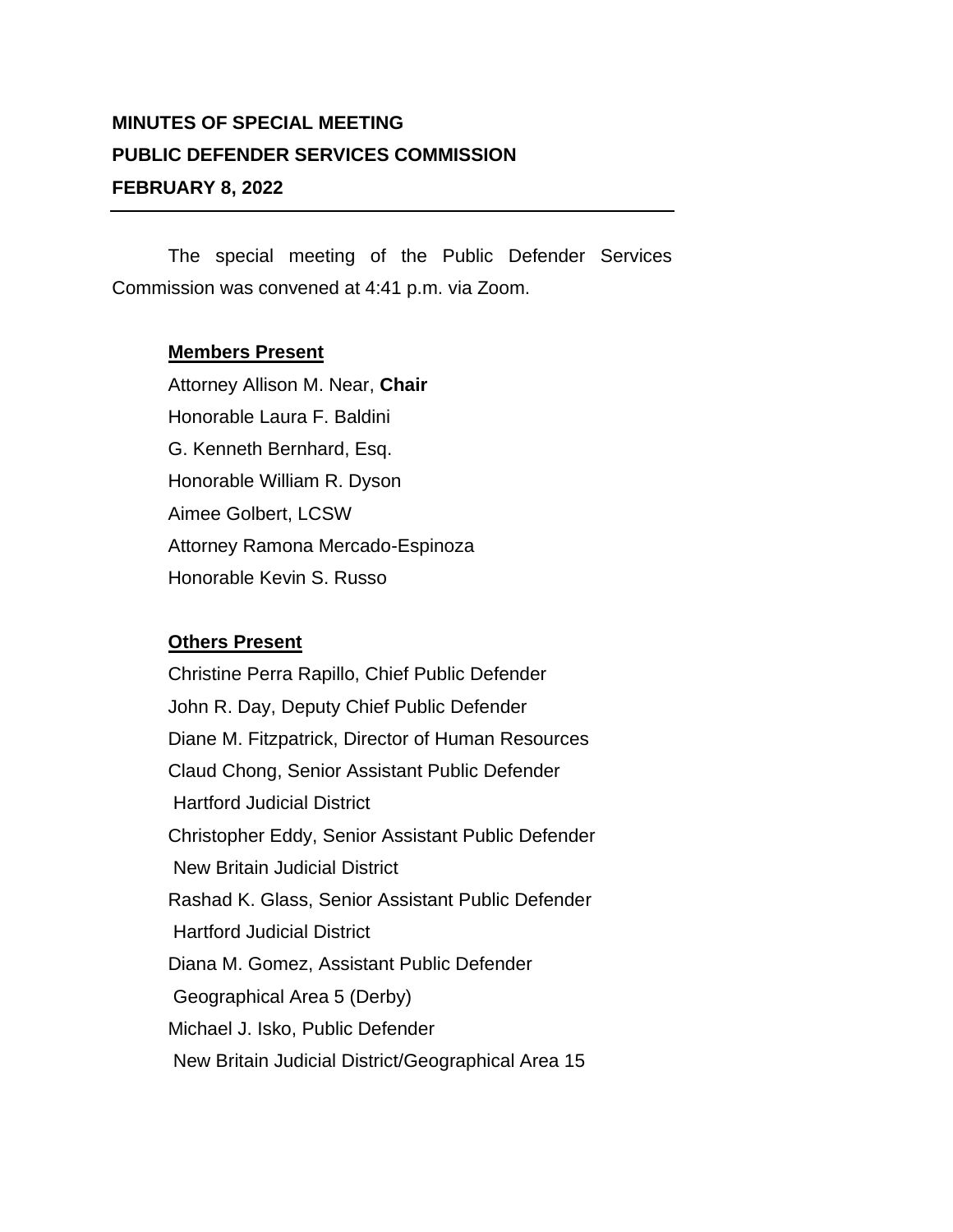Michael J. Richards, Senior Assistant Public Defender Geographical Area 4 (Waterbury)

Upon motion duly made and seconded, it was VOTED by majority of the Commission to go into Executive Session at 4:42 p.m. The reason for convening in Executive Session was in accordance with Section 1-200(6)(A) of the Connecticut General Statutes. EXECUTIVE SESSION

The Commission came out of Executive Session at 7:49 p.m.

Upon motion duly made and seconded, it was VOTED by majority of the Commission to appoint Attorney James J. Pastore to the position of Public Defender, Fairfield Judicial District. APPOINTMENT OF ATTY. JAMES J. PASTORE

Upon motion duly made and seconded, it was VOTED by majority of the Commission to appoint Attorney Jared J. Millbrandt to the position of Public Defender, Stamford Judicial District/ Geographical Area 1. APPOINTMENT OF ATTY. JARED J. MILLBRANDT

Upon motion duly made and seconded, it was VOTED by majority of the Commission to appoint Attorney Christopher Eddy to the position of Public Defender, New Britain Judicial District/ Geographical Area 15. APPOINTMENT OF ATTY. CHRISTOPHER EDDY

Upon motion duly made and seconded, it was VOTED by majority of the Commission to appoint Attorney Rashad K. Glass to the position of Supervisory Assistant Public Defender, Geographical Area 4 (Waterbury). APPOINTMENT OF ATTY. RASHAD K. GLASS

Upon motion duly made and seconded, it was VOTED by majority of the Commission to appoint Attorney Michael Ryan to the APPOINTMENT OF ATTY. MICHAEL RYAN